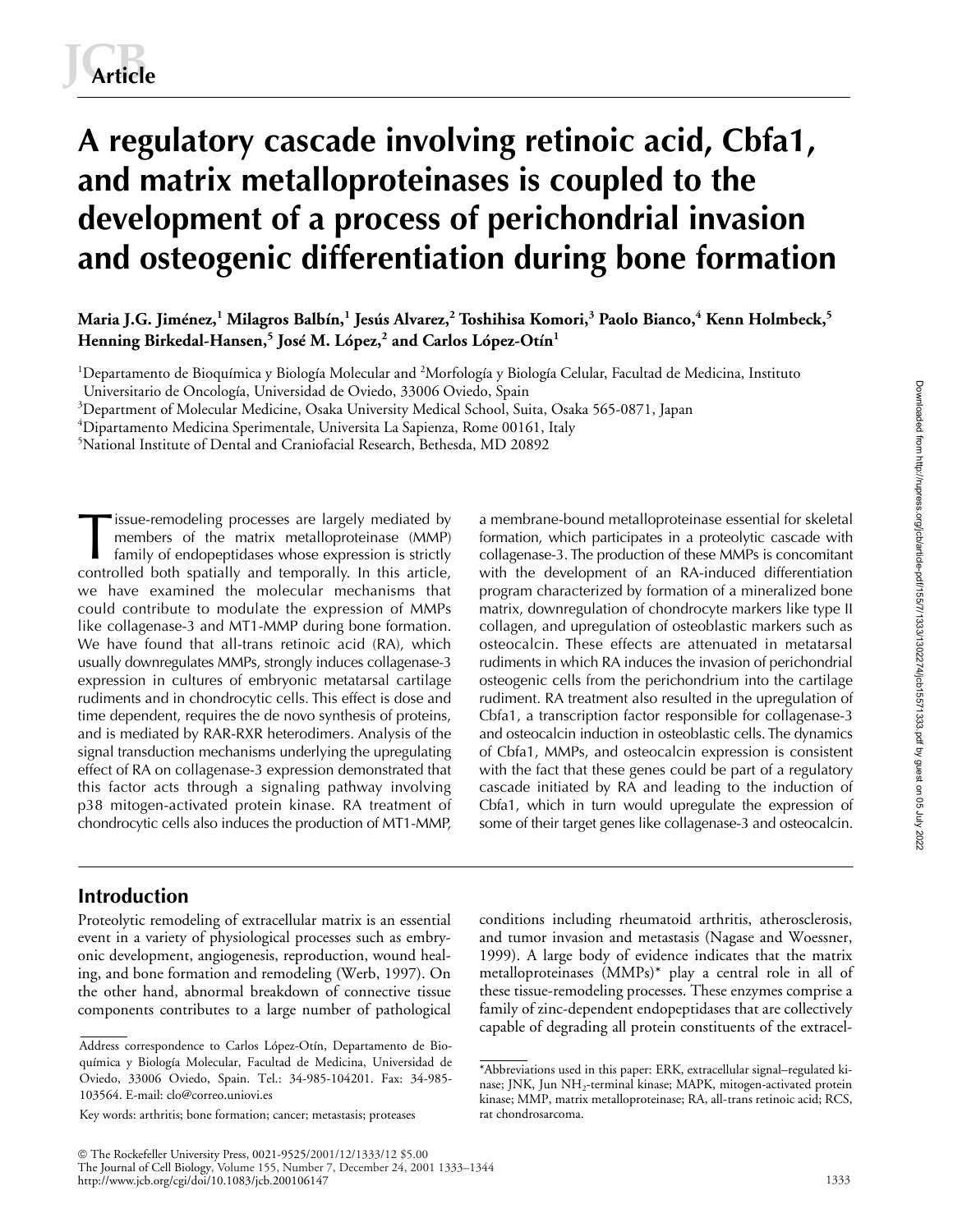lular matrix. At present, the family of human MMPs is composed of more than 20 members that according to structural and functional considerations can be classified into six different families: collagenases, gelatinases, stromelysins, matrilysins, membrane-type MMPs, and other MMPs (Uría and López-Otín, 2000). Among all of these proteins, members of the collagenase subgroup are the principal neutral proteases with ability to degrade fibrillar collagens, generating fragments 3/4 and 1/4 the size of the original molecules, which denature rapidly and become susceptible to further degradation by other MMPs. To date, three human collagenases have been identified: fibroblast collagenase (MMP-1), neutrophil collagenase (MMP-8), and the most recently described collagenase-3 (MMP-13) (Freije et al., 1994).

Collagenase-3 represents a good model to study the molecular mechanisms that modulate the expression of MMPs during normal and pathological conditions. This potent metalloprotease is overexpressed in a growing variety of human pathological processes including malignant tumors (for review see Balbín et al., 1999), inflammatory conditions (Uitto et al., 1998), atherosclerosis (Sukhova et al., 1999), aortic aneurysms (Mao et al., 1999), and destructive joint diseases such as osteoarthritis and rheumatoid arthritis (Lindy et al., 1997). However, in marked contrast with its wide distribution in pathological processes collagenase-3 expression in physiological conditions has only been detected during fetal ossification and postnatal bone remodeling (Ståhle-Bäckdahl et al., 1997) and at lower levels in the course of some reproductive processes (Balbín et al., 1996; Dumin et al., 1998). Recent studies have provided information on the mechanisms controlling collagenase-3 expression in both normal and pathological conditions (for review see Balbín et al., 1999). Thus, we and others have reported that Cbfa1, a transcription factor of the *runt* gene family involved in skeletal development, induces the expression of collagenase-3 during bone formation (Jiménez et al., 1999; Porte et al., 1999; Selvamurugan et al., 2000). This gene is also strongly induced by bone-resorbing agents such as parathyroid hormone (PTH) and IL-6 in diverse in vitro systems including osteoblastic cell lines and mouse calvarial osteoblasts (Partridge et al., 1996; Kusano et al., 1998). We have also described that collagenase-3 is expressed within fibroblasts adjacent to invasive breast cancer cells in response to diffusible factors released from the epithelial tumor cells (Uría et al., 1997). Furthermore, it has been reported that IL-1 $\beta$  and TNF- $\alpha$  may induce collagenase-3 expression in osteoarthritic cartilage (Shlopov et al., 2000), whereas serotonin may be important in the upregulation of this gene during reproductive processes (Dumin et al., 1998). However, a series of factors like PDGF, aFGF, or EGF previously found to play important roles in upregulating expression of other MMPs did not show any effect on collagenase-3 expression by human fibroblasts (Uría et al., 1997; 1998). By contrast, TGF- $\beta$  assumed to be inhibitory for most MMPs induces collagenase-3 expression in fibroblasts and transformed keratinocytes (Uría et al., 1998; Ravanti et al., 1999a; Johansson et al., 2000). Because these findings suggested that the mechanisms regulating collagenase-3 expression could be distinct from those operating in the control of other MMPs, we have tried to extend our search for factors

that could act as mediators of collagenase-3 expression in normal and pathological conditions.

All-trans retinoic acid (RA) could be a good candidate to act as an inducer of collagenase-3 expression during bone formation or in pathological processes involving bone-forming cells. In fact, retinoids have been found to play important roles in mammalian embryonic limb development and in bone growth and remodeling during fetal and postnatal life (Hofman and Eichele, 1994). However, contrary to this possibility, most previous studies have shown that RA is inhibitory for MMP expression (Lafyatis et al., 1990; Nicholson et al., 1990; Schüle et al., 1991; Schroen and Brinckerhoff, 1996; Benbow et al., 1999). In this work, we provide evidence that collagenase-3 and other MMPs involved in bone formation, such as MT1-MMP (Holmbeck et al., 1999; Zhou et al., 2000), are induced by RA and RA derivatives in embryonic cartilage rudiments and chondrocytic cells. We also analyze the morphological effects resulting from the treatment of these cells with RA and correlate the observed effects with altered patterns of gene expression including those of Cbfa1, MMPs, and osteocalcin genes. Finally, we perform an analysis of the molecular mechanisms and signaling pathways mediating collagenase-3 induction by RA with the finding that RA acts through a signaling pathway involving RAR-RXR heterodimers and is mediated by p38 mitogen-activated protein kinase (MAPK). On the basis of the transcriptional regulation studies presented herein, together with morphological and functional observations, we propose that RA induces a regulatory cascade involving Cbfa1 and MMPs and is coupled to the development of a perichondrial invasion and osteogenic differentiation process that occurs during endochondral ossification.

# **Results**

# **Collagenase-3 and MT1-MMP are induced by retinoic acid in chondrocytic cells**

To study the putative effect of RA on the expression of collagenase-3 during bone formation, we first performed in situ hybridization experiments on embryonic metatarsal rudiments. As can be seen in Fig. 1, a and c, relatively low levels of collagenase-3 transcripts were found in cartilage from control samples. Labeling was restricted to some hypertrophic chondrocytes and cells localized in the perichondrium, but it was not detected in proliferating or in resting chondrocytes. By contrast, a high level of collagenase-3 expression was found in rudiments treated with  $10^{-7}$  M RA for 7 d (Fig. 1, b and d). In these samples, expression of collagenase-3 was located mainly at an abnormally extended perichondrium, being especially marked in those zones in which it seems to invade into the underlying cartilage. In most cases, positive signal was found in spindle-shaped cells having oval nuclei and small size (Fig. 1 d). As in control animals, chondrocytes expressing collagenase-3 were low in number and restricted to the hypertrophic zone. The overexpression of collagenase-3 induced by RA was coupled to a series of morphological alterations in the metatarsal rudiments (Fig. 1, e and f). Thus, the longitudinal growth was reduced (control length,  $3.1 \pm 0.18$  mm,  $n = 4$ ; treatment with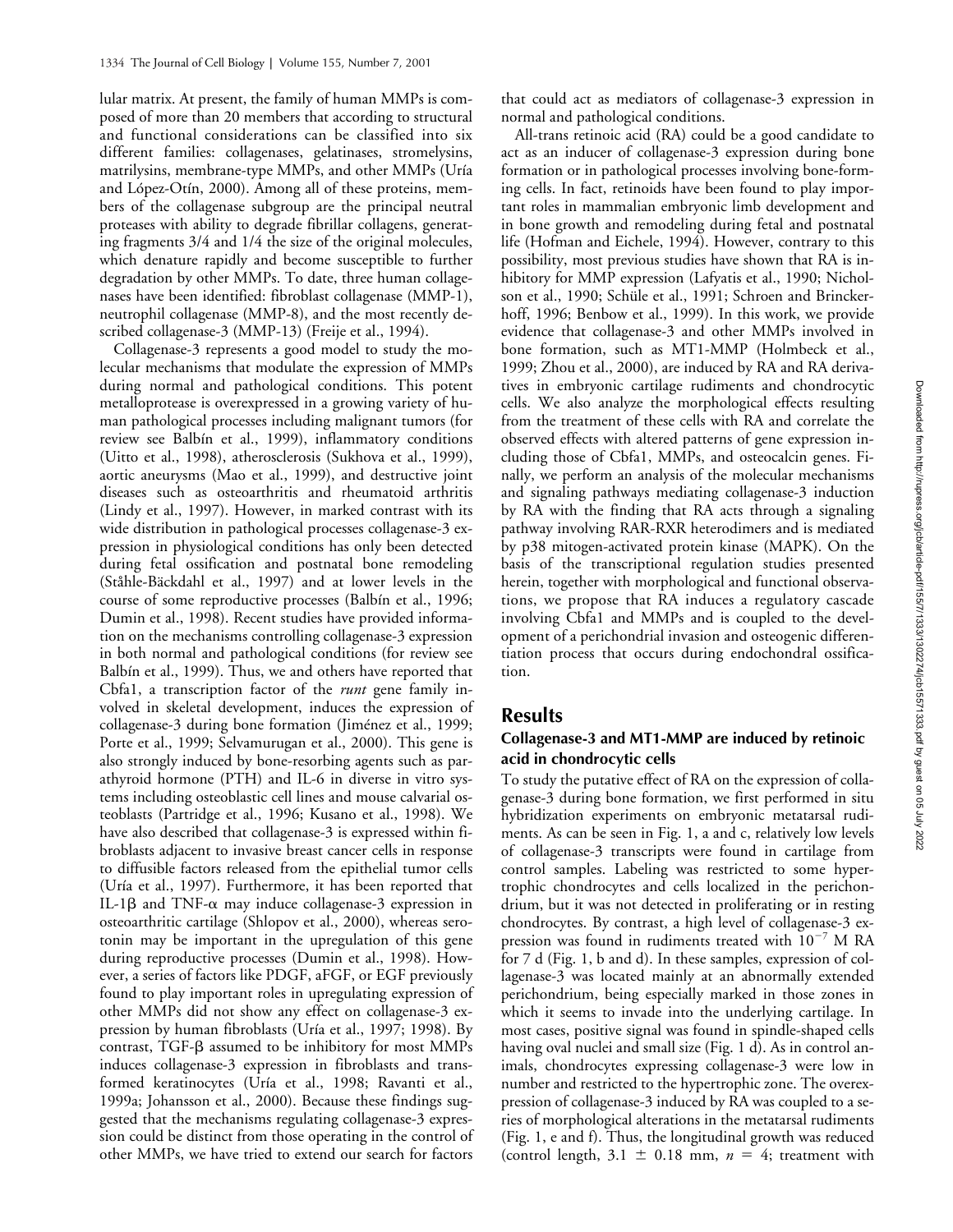

Figure 1. **Collagenase-3 expression in metatarsal bone rudiments.** Paraffin sections from embryonic metatarsal rudiments untreated (a and c) or treated with RA (b and d) were hybridized with a labeled antisense riboprobe for collagenase-3. In untreated cultures, collagenase-3 expression was relatively low, being restricted to a low number of cells located mainly in the perichondrium. (c) Higher magnification of a peripheric area showing that most collagenase-3– positive cells were small sized and flat shaped. Metatarsals treated with RA (b) showed higher levels of collagenase-3 expression. Positive signal was increased in zones in which the perichondrium invaded into the underlying cartilage (d). (e–h) Metatarsal sections untreated (e) and treated with RA (f–h) and stained with toluidine blue (e, f, and h) and Alcian blue (g). A clear boundary between proliferating and hypertrophic zones was observed in untreated metatarsals (e). RA-treated cultures showed a partial inhibition of cellular enlargement during chondrocytic hypertrophy resulting in ill-defined boundaries between proliferating and hypertrophic zones (f). Invasion of cartilage by cells from the perichondrium also increased in RA-treated cultures (f, arrowhead; g and h). Weakly Alcian blue–stained intrachondral cells invading from the perichondrium are observed in g. (h) Higher magnification of intrachondral cells showed in g and stained with toluidine blue. These cells are elongated and have basophilic cytoplasm. Bars: (a, e, and f) 100  $\mu$ m; (b) 160  $\mu$ m; (c, d, and g) 40  $\mu$ m; (h) 25  $\mu$ m.

 $10^{-8}$  RA,  $2.7 \pm 0.17$  mm,  $n = 4$ ,  $p < 0.05$ ; treatment with  $10^{-7}$  RA, 2.2  $\pm$  0.14 mm,  $n = 4$ ,  $p < 0.01$ ). Histologically, the RA-treated metatarsal rudiments showed a decrease in the degree of structural anisotropy. As a result, boundaries between resting and proliferating zones appeared poorly defined and could hardly be recognized in these samples (Fig. 1 f). Likewise, RA treatment resulted in a partial inhibition of cellular enlargement during chondrocytic hypertrophy. In this way, hypertrophic-like chondrocytes showing mitotic figures were sometimes observed in RA-treated cartilages. Additionally, the perichondrium in RA-treated cultures appeared bigger and more irregular than in controls. Whereas the perichondrium in controls was only two to three layers thick (Fig. 1 e), the perichondrium in RA-treated cultures contained five to nine layers of cells, often invading into the underlying cartilage (Fig. 1 f). Proteoglycan content, as estimated by cytochemical staining with Alcian blue, was lower in RA-treated cartilages. This effect was especially evident in zones where the perichondrium expands and gives rise to

cup-shaped depressions protruding into cartilage. An abrupt transition was evident between the weakly Alcian blue– stained intrachondral cells invading from the perichondrium and the strongly stained surrounding chondrocytes (Fig. 1 g). Such intrachondral cells were larger in size than surface perichondrial cells, presented basophilic cytoplasm (Fig. 1 h), and were histochemically positive for calcification (unpublished data). The characteristics of perichondriumderived cells in RA-treated rudiments partially resembled those of osteoblasts and clearly differed from those of untreated bones where a sequential differentiation process from perichondrial cells to chondrocytes was observed.

To further study the effect of RA on the expression of collagenase-3, we first used primary chondrocyte cultures. Cells were treated with  $10^{-6}$  M RA, and total RNA was obtained at different times and analyzed by Northern blot using a specific collagenase-3 probe. As shown in Fig. 2 a, RA induced the accumulation of a 2.9-kb mRNA transcript corresponding to collagenase-3, the maximal effect being reached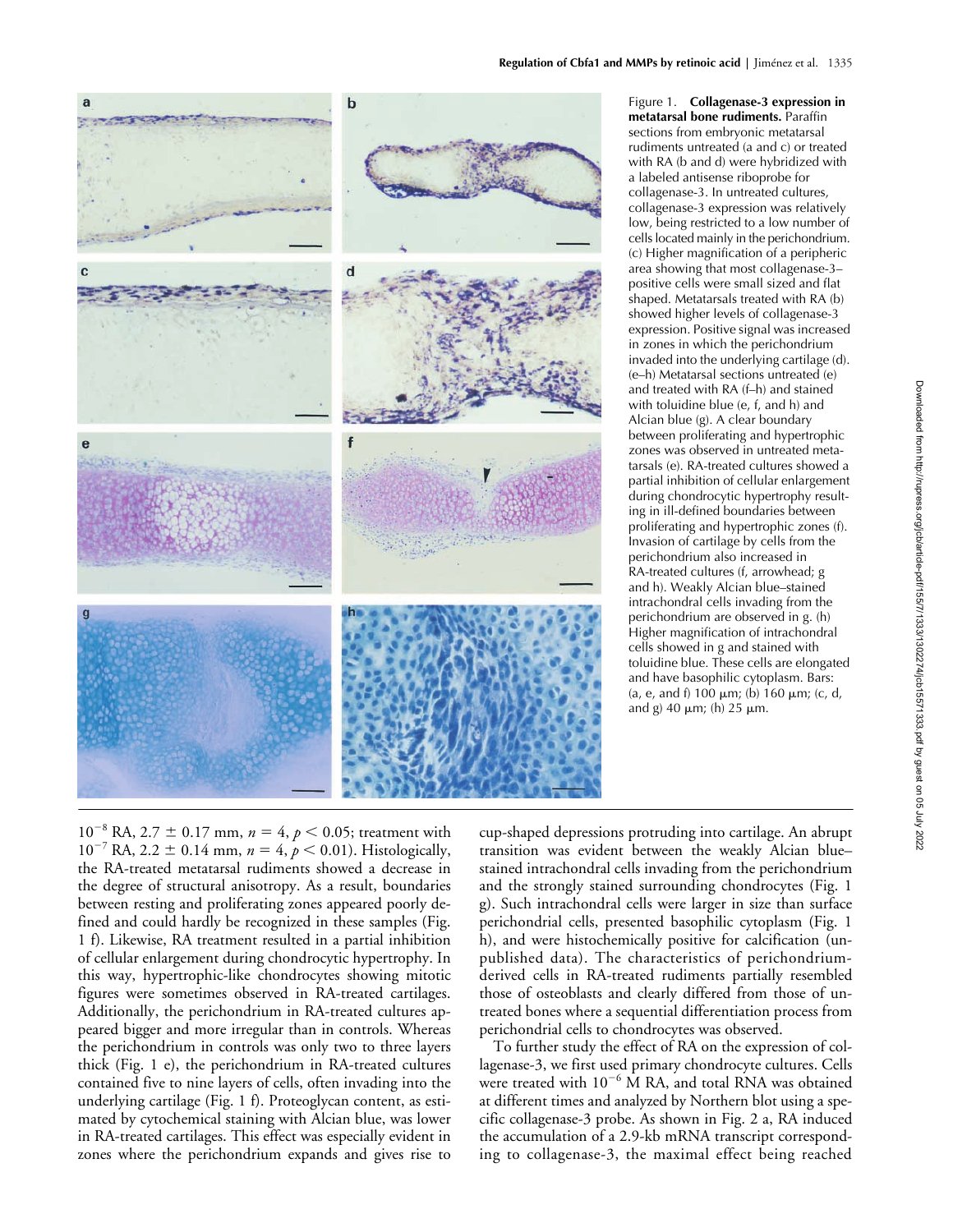

between 24 and 48 h and declining at longer times of incubation. Similar results were obtained when rat chondrosarcoma (RCS) cells were used as the experimental model. The main advantage of using this cell line derives from the fact that its chondrocyte phenotype is extremely stable in standard tissue culture conditions compared with the unstable phenotype exhibited by other cells from the same lineage (Mukhopadhyay et al., 1995). RCS cells treated with 10<sup>-6</sup> M RA also showed a marked induction of collagenase-3 expression (Fig. 2 b). In addition, a dose–response analysis showed that as little as  $10^{-7}$  M RA induced a detectable expression of collagenase-3 mRNA, whereas incubation of the cells with  $10^{-5}$  M induced a maximal accumulation of this mRNA (unpublished data). To determine if the inducing effect of RA on collagenase-3 mRNA levels was also reflected at the protein level, we performed Western blot analysis with conditioned medium from RCS cells treated with RA. As can be seen in Fig. 2 c, a band immunoreactive against collagenase-3 monoclonal antibodies was detected in medium from cells treated with  $10^{-6}$  M RA for 48 h. This band was absent in medium obtained from control untreated cells. A time course analysis demonstrated that the maximum level of collagenase-3 protein was detected in cells treated with RA for 72 h (Fig. 2 c).

We next examined the possibility that other MMPs could also be a target of the upregulatory effect of RA in chondrocytic cells. We focused our interest on MT1-MMP, a membrane metalloproteinase essential for bone formation (Holmbeck et al., 1999; Zhou et al., 2000) and proposed to be part of a proteolytic cascade involving collagenase-3 (Knäuper et al., 1996). As illustrated in Fig. 2, a and b, MT1-MMP expression was increased by RA treatment both in RCS cells and primary chondrocyte cultures, although in these cells the upregulatory effect was lower. Further studies also revealed that other MMPs, such as gelatinase B (MMP-9) potentially involved in bone formation, are not significantly

upregulated by retinoids in chondrocytic cells (unpublished data).

## **Collagenase-3 induction by retinoic acid is coupled to an osteogenic differentiation process mediated by Cbfa1**

After treatment of cell cultures with RA, a clear time-dependent change in cell morphology was found. Both primary chondrocytes and RCS cells shifted from rounded polygonal shape to a very distinct flattened and more stellate shape, being such changes correlated with a decrease of proteoglycan content (unpublished data). In addition, an increase in calcium deposition was observed in RCS cells and primary cultures of chondrocytes. Previous studies have provided opposing results on the role that RA exerts on chondrocytic differentiation. Some works have shown that RA induces maturation and mineralization of chondrocytes (Iwamoto et al., 1994; Cancedda et al., 1995; Koyama et al., 1999), whereas other groups have reported that RA exerts an inhibitory effect on chondrocyte function (Ballock et al., 1994; De Luca et al., 2000). To analyze the molecular alterations associated with these morphological changes, we examined the putative occurrence of variations in the expression levels of different genes that could be associated with chondrocytic differentiation. Northern blot analysis revealed that type II collagen expression was strikingly downregulated after RA treatment of primary chondrocytes and RCS cells (Fig. 2, d and e). The loss of this cartilage-specific collagen suggested that chondrocytic cells had differentiated toward a mature hypertrophic chondrocyte or, alternatively, had dedifferentiated toward a fibroblastic phenotype. Hybridization of the blots with a probe for type X collagen showed the absence of detectable mRNA transcripts of this gene whose expression is characteristic of hypertrophic chondrocytes. However, hybridization of the same blots with probes for osteoblastic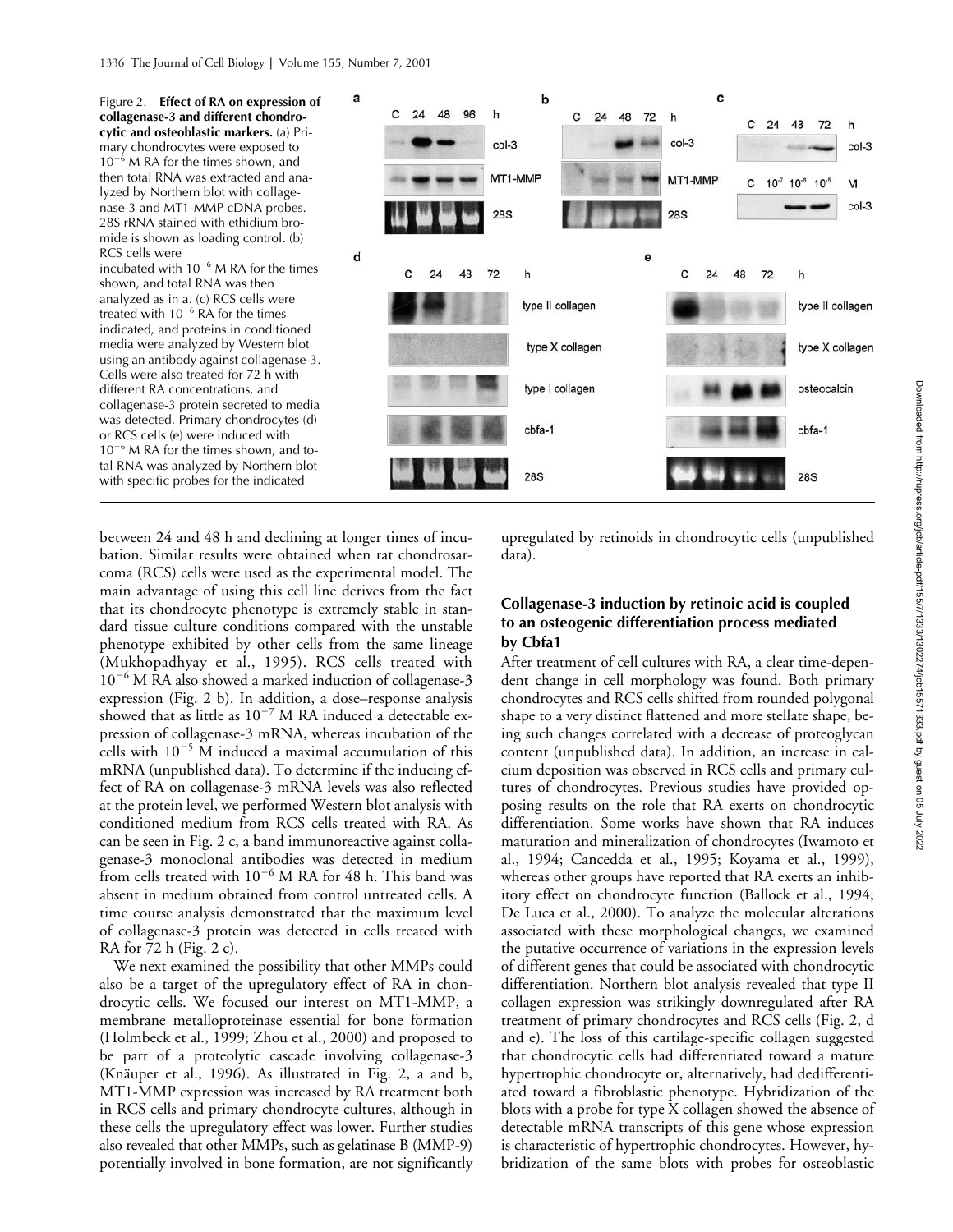

Figure 3. **Osteocalcin and Cbfa1 expression in metatarsal bone rudiments treated with RA.** Osteocalcin mRNA was found in RA-treated rudiments in a low number of cells located in zones in which perichondrium appeared extended into the underlying cartilage (a). Cells showing positive signal (arrowhead) were small sized and spindle shaped and partially overlapped those positive for collagenase-3. Osteocalcin expression was correlated with a decrease of proteoglycans as demonstrated by cytochemical detection with Alcian blue on paraffin sections (b, arrowhead). Cbfa1 expression was observed in both untreated rudiments (c) and treated with RA (d). In untreated cultures, Cbfa1 expression was low, being restricted to cells of the perichondrium (arrowhead) and some hypertrophic chondrocytes (asterisk). By contrast, metatarsals treated with RA (d) showed higher levels of Cbfa1 expression that partially overlapped that of collagenase-3. Positive signal was especially evident in central (diaphyseal) zones in which the perichondrium was expanded and typical chondrocytes were scarce (arrowhead). Bars: (a and b)  $250 \mu m$ ; (c and d)  $67 \mu m$ .

markers provided positive results. Thus, type I collagen positive signal was observed in RA-treated primary chondrocytes (Fig. 2 d). Similarly, osteocalcin mRNA was markedly induced in RA-treated RCS cells (Fig. 2 e), although the effect on primary cultures was virtually undetectable (unpublished data). These differences in the expression patterns of both types of RA-treated cells indicate that their response to retinoids is not identical, although they share several common RA-induced morphological and molecular alterations suggestive of their differentiation toward osteoblastic-like cells. In relation to this, it is remarkable the finding that matrix molecules, including osteocalcin, are only expressed in some populations of morphologically indistinguishable osteoblasts depending on variations in maturational status or in the microenvironment in which they are present (Candeliere et al., 2001). Consistent with this, in situ hybridization experiments on metatarsal rudiments revealed that osteocalcin transcripts were detected clearly in some cells from rudiments treated with  $10^{-7}$  M RA for 7 d (Fig. 3 a) but not in control samples. In these RA-treated rudiments, expression of osteocalcin significantly overlapped that of collagenase-3, being found in a relatively low number of small spindleshaped cells located in zones where the perichondrium appeared to protrude into the underlying cartilage (Fig. 3 a). Osteocalcin expression was negatively correlated with proteoglycan content (Fig. 3 b).

We next tried to evaluate the possibility that the effect of RA could be mediated by protein factors involved in bone cells maturation. In this regard, it is remarkable that Cbfa1, a transcription factor involved in the maturation of chondrocytes and osteoblasts, is an in vivo inducer of both osteocalcin and collagenase-3 expression in bone cells (Ducy et al., 1997; Jiménez et al., 1999; Porte et al., 1999; Selvamurugan et al., 2000). From these considerations, we examined the possibility that RA could modulate Cbfa1 levels in RCS cells and primary cultures of chondrocytes. Interestingly, and as shown in Fig. 2, d and e, Northern blot analysis confirmed that RA induced the expression of this transcription factor. Cbfa1 induction was detected at 24 h of RA treatment, thus preceding the appearance of collagenase-3 transcripts. Cbfa1 transcripts overlapping with those of collagenase-3 were also increased in RA-treated metatarsal rudiments (Fig. 3, c and d).

To further support the possibility that the effect of RA on collagenase-3 expression was mediated by Cbfa1, we performed metatarsal organ cultures from embryos with targeted deletion of the Cbfa1 gene. A comparative morphological analysis with control littermate metatarsal rudiments revealed that Cbfa1-null rudiments were shorter in both total length  $(3.0 \pm 0.11 \text{ mm}, n = 4 \text{ versus } 3.7 \pm 0.14 \text{ mm},$  $n = 5$ ,  $p < 0.01$ ) and fraction of hypertrophic cartilage. RA treatment of rudiments from  $Cbf^{1/-}$  mice resulted in a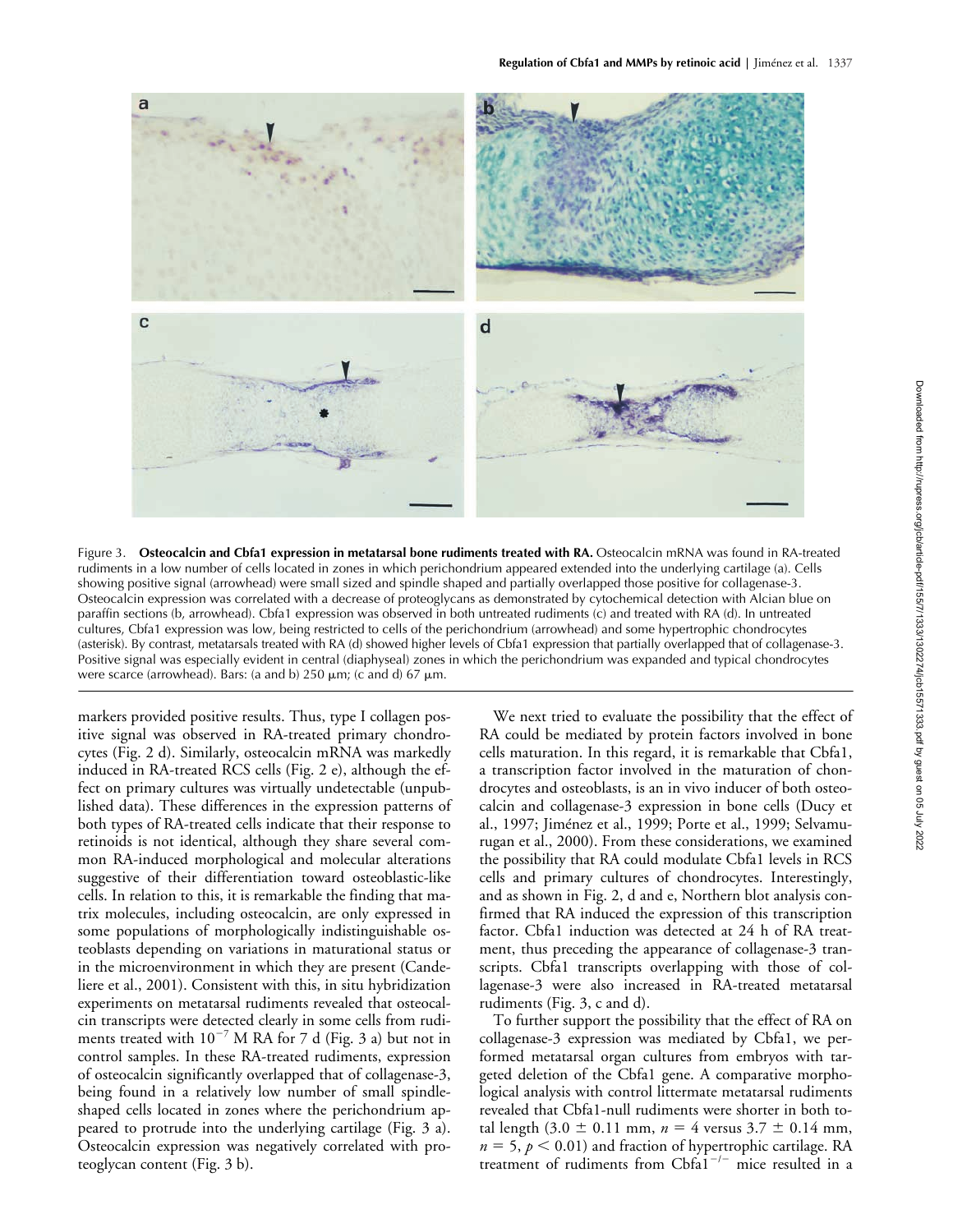Figure 4. **Collagenase-3 expression in metatarsal bone rudiments from embryos with targeted deletion of the Cbfa1 and MT1-MMP genes.** Cbfa1-null (a–d) and MT1-MMP–null (e–h) metatarsal rudiments were untreated (a, b, e, and f) or treated with RA (c, d, g, and h) and stained with Alcian blue and nuclear fast red (a, c, e, and g) or hybridized with a labeled antisense riboprobe for collagenase-3 (b, d, f, and h). Untreated Cbfa1<sup>-</sup> rudiments showed signs of cellular disorganization, especially in the hypertrophic zone where a clear Alcian blue staining was observed (a). Treatment of Cbfa1<sup>-/-</sup> metatarsi with RA resulted in a marked inhibition of the chondrocytic hypertrophy (c). In situ hybridization studies failed to find positive signal for collagenase-3 in either untreated (b) or RA-treated (d) rudiments. Untreated  $MT1-MMP^{-/-}$  rudiments showed a disorganized hypertrophic zone with an intense Alcian blue staining (e). Collagenase-3 expression was low but could be observed in cells located mainly in the perichondrium (f). Treatment of MT1-MMP $^{-/-}$  metatarsi with RA induced some cytological changes (g) and resulted in an increased collagenase-3 expression (h) at the hypertrophic chondrocytes. Bars,  $200 \mu m$ .



slight decrease of longitudinal growth ( $2.7 \pm 0.12$  mm,  $n =$ 4 versus  $3.0 \pm 0.11$  mm,  $n = 4$ ,  $p < 0.01$ ) that was proportionally lower than that observed in RA-treated Cbfa1<sup>+/+</sup> rudiments  $(2.8 \pm 0.14 \text{ mm}, n = 5 \text{ versus } 3.7 \pm 0.14 \text{ mm},$  $n = 5$ ,  $p < 0.01$ ). RA treatment of Cbfa1<sup>-/-</sup> rudiments also resulted in a marked inhibition of chondrocytic hypertrophy (Fig. 4, a and c), a result similar to that observed in wildtype samples (Fig. 1). However, RA treatment did not induce any increase of perichondrial thickness in Cbfa1-null metatarsal rudiments, a result different from that observed in the wild-type samples. In situ hybridization studies showed that collagenase-3 expression was absent in both untreated and RA-treated Cbfa $1^{-/-}$  metatarsal bone rudiments (Fig. 4, b and d), which agrees with the proposal that Cbfa1 is required for the RA-induced increase of collagenase-3 expression. We next examined the possibility that the effect of RA on collagenase-3 expression could be influenced by the absence of MT1-MMP, which as mentioned above is involved in both bone formation and collagenase-3 activation. To this end, we used metatarsal cultures from MT1-MMP– null embryos and analyzed the effects of RA on these explants. Similar to the case of Cbfa1-null rudiments, MT1-  $\text{MMP}^{-/-}$  rudiments were shorter than wild-type littermate

samples  $(2.8 \pm 0.13 \text{ mm}, n = 6$ , versus  $3.5 \pm 0.16 \text{ mm}$ ,  $n = 4$ ,  $p < 0.01$ ) and showed a clear histological alteration at the hypertrophic zone where chondrocytes were smaller in size and appeared highly disorganized (Fig. 4 e). RA treatment of  $\widehat{MT1-MMP}^{-/-}$  rudiments induced a significant decrease in length (2.1  $\pm$  0.18 mm,  $n = 6$  versus 2.8  $\pm$  0.13 mm,  $n = 6$ ,  $p < 0.01$ ), which was comparable to that observed in wild-type rudiments  $(2.9 \pm 0.13 \text{ mm}, n = 4 \text{ ver-}$ sus 3.5  $\pm$  0.16 mm,  $n = 4$ ,  $p < 0.01$ ). The observed cytological alterations in untreated MT1-MMP<sup>-/-</sup> samples were also enhanced in RA-treated rudiments (Fig. 4 g). In situ hybridization studies showed positive collagenase-3 expression in both untreated and RA-treated MT1- $MMP^{-/-}$  metatarsi (Figs. 4, f and h). In untreated rudiments, labeling was restricted to some hypertrophic chondrocytes and cells of the perichondrium, a pattern similar to that observed in samples from control mice (Fig. 4 f). Likewise, RA-treatment of  $MT1-MMP^{-/-}$  rudiments resulted in an increased expression of collagenase-3. However, in these mutant bone rudiments collagenase-3 expression was found mainly at the disorganized hypertrophic chondrocytes located at the middle of the bone (Fig. 4 h). Like in Cbfa $1^{-/-}$  metatarsi, RA treatment did not induce any perichondrial expansion in MT1-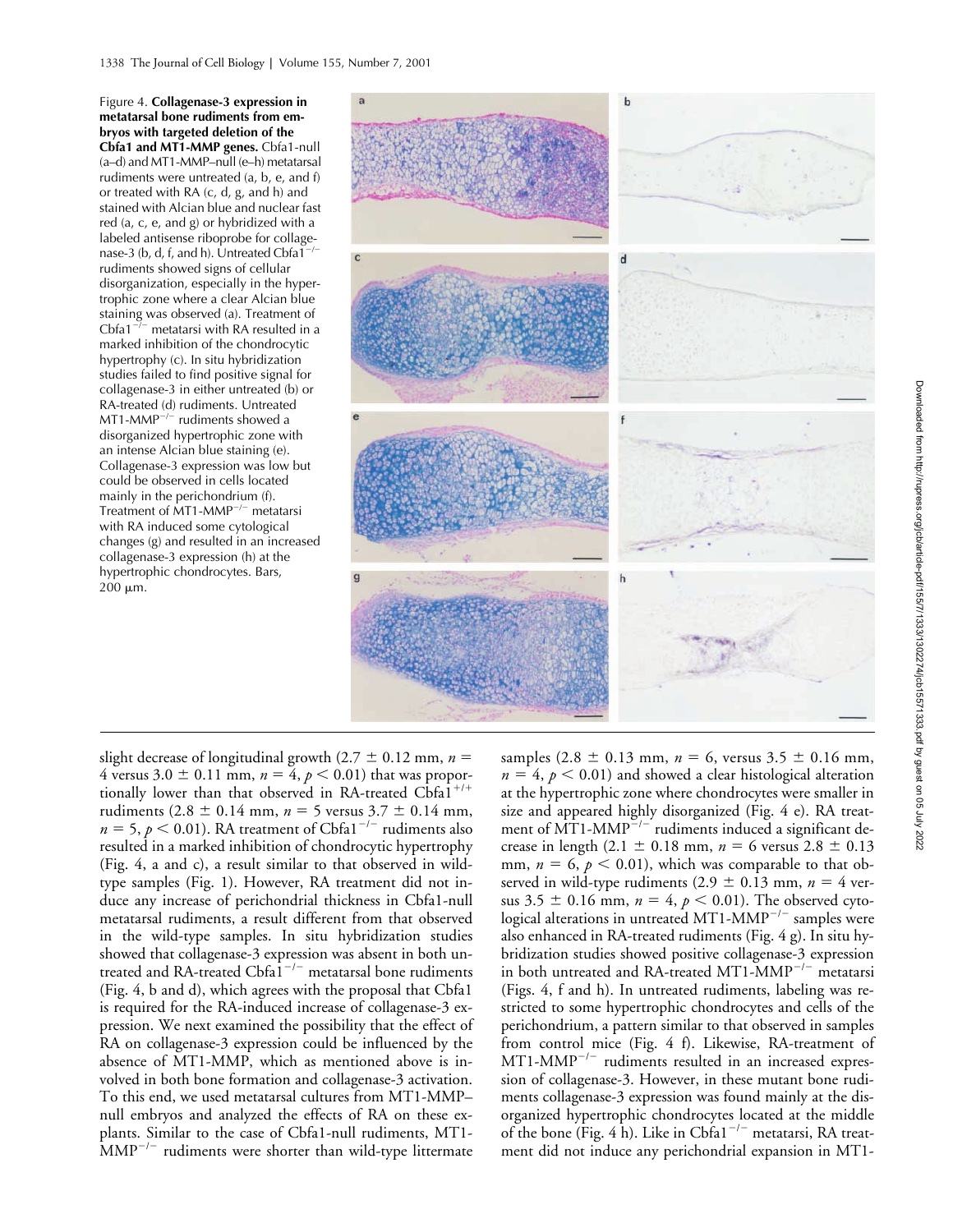

Figure 5. **Expression of RA receptors in RCS cells.** Cells were induced with  $10^{-6}$  M RA for the times indicated, and total RNA was analyzed by Northern blot with specific probes for  $\alpha$ RAR and  $\gamma$ RAR.

 $\text{MMP}^{-/-}$  rudiments. According to these results, we conclude that the RA-induced increase of collagenase-3 expression was not dependent of MT1-MMP.

# **Induction of collagenase-3 expression in chondrocytic cells is mediated by RAR-RXR heterodimers and involves the p38 MAPK pathway**

The above observation that all-trans RA upregulated collagenase-3 expression in chondrocytic cells prompted us to examine the nature of the nuclear retinoic acid receptors presumably involved in this process. To this purpose, we first analyzed by Northern blot the expression levels of the different retinoid receptors in RCS cells (Fig. 5). This analysis revealed that  $\mathsf{RAR}\alpha$  and  $\mathsf{RAR}\gamma$  receptors are constitutively expressed but show some variations after RA treatment, indicating that both of them could be involved in the process. We next evaluated the effect of different agonistic and antagonistic retinoids on collagenase-3 expression in these cells. As shown in Fig. 6 a, the RAR $\alpha$ -selective agonist Ro40-6055 induced a collagenase-3 expression similar to that observed with all-trans RA. In addition, when cells were incubated with the RARß-selective (Ro48-2249) or the RAR -selective (R044-4753) retinoids, collagenase-3 expression was also induced, although the upregulatory effect was much lower than that observed after treatment with  $RAR\alpha$  agonists. Furthermore, the  $RAR\alpha$ -selective antagonist Ro41-5253 extensively blocked the RA-induced accumulation of collagenase-3, whereas the RARß-selective antagonist LE135 only showed a slight inhibitory effect (Fig. 6 b). Finally, we examined the possibility that RXR-mediated signaling pathways could also contribute to the observed upregulation of collagenase-3 expression by retinoids. Thus,

RCS cells were incubated with different RAR agonists in the presence or absence of the RXR-selective retinoid LG100064, and collagenase-3 levels were analyzed by Northern blot. As shown in Fig. 6 a, the presence of this RXR-selective retinoid produced a significant increase in the collagenase-3 mRNA levels when compared with values obtained after incubation with RAR agonists alone. Taken together, these results indicate that RAR-RXR heterodimers, likely containing  $RAR\alpha$  isoforms, are involved in the transduction of the retinoid signal that leads to the induction of collagenase-3 in chondrocytic cells.

To provide further insights into the mechanisms underlying the upregulating effect of RA on collagenase-3 expression in chondrocytic cells, we performed cell culture experiments in the presence of the protein synthesis inhibitor cycloheximide. As shown in Fig. 7 a, incubation of RCS cells with cycloheximide blocked the effect of RA on collagenase-3 mRNA levels. Therefore, we conclude that de novo protein synthesis is required for collagenase-3 induction by RA. We next evaluated the possibility that different signaling pathways could be involved in this process. To this purpose, RCS cells were first incubated with RA in the presence or absence of several inhibitors of these signaling pathways, and the levels of collagenase-3 were examined by Northern blot. As illustrated in Fig. 7 b, the highly specific PKC inhibitor GF109203X diminished the upregulating effect of RA on collagenase-3 expression, indicating the involvement of a PKC in this process. However, the classical but less specific PKC inhibitor staurosporine not only was unable to diminish its expression but even enhanced it, likely through an alternative mechanism (Shoshan and Linder, 1994). To determine whether a tyrosine kinase was also involved in collagenase-3 induction, RCS cells were incubated with RA in the presence or absence of genistein. As shown in Fig. 7 b, this inhibitor blocked the induction of collagenase-3 expression elicited by RA. By contrast, incubation of RCS cells with H89, a protein kinase A inhibitor, or with indomethacin, which blocks prostaglandin synthesis, did not diminish RA-mediated induction of collagenase-3 and even promoted it (Fig. 7 b). Taken together, these results indicate that the positive effect of RA on collagenase-3 expression in RCS cells is exerted through a signaling pathway involving PKC and tyrosine kinase activities.

On the other hand, it is well established that activation of tyrosine kinase-dependent signaling can activate downstream signaling cascades including MAPKs. To elucidate the putative implication of extracellular signal–regulated kinase (ERK)1,2, Jun  $NH_2$ -terminal kinase (JNK)1, and p38



Figure 6. **Effect of different RA receptors agonists and antagonists on collagenase-3 expression.** RCS cells were cultured for 48 h in the presence of  $10^{-6}$  M of different agonists (Ro40-6055, αRAR agonist; Ro48-2249, βRAR agonist; Ro44-4753, γRAR agonist; RXR agonist, LG100064) (a) or with  $10^{-6}$  M RA plus different antagonists (Ro41-5253,  $\alpha$ RAR antagonist; LE135, βRAR antagonist) (b). Total RNA was extracted, and collagenase-3 transcripts were detected by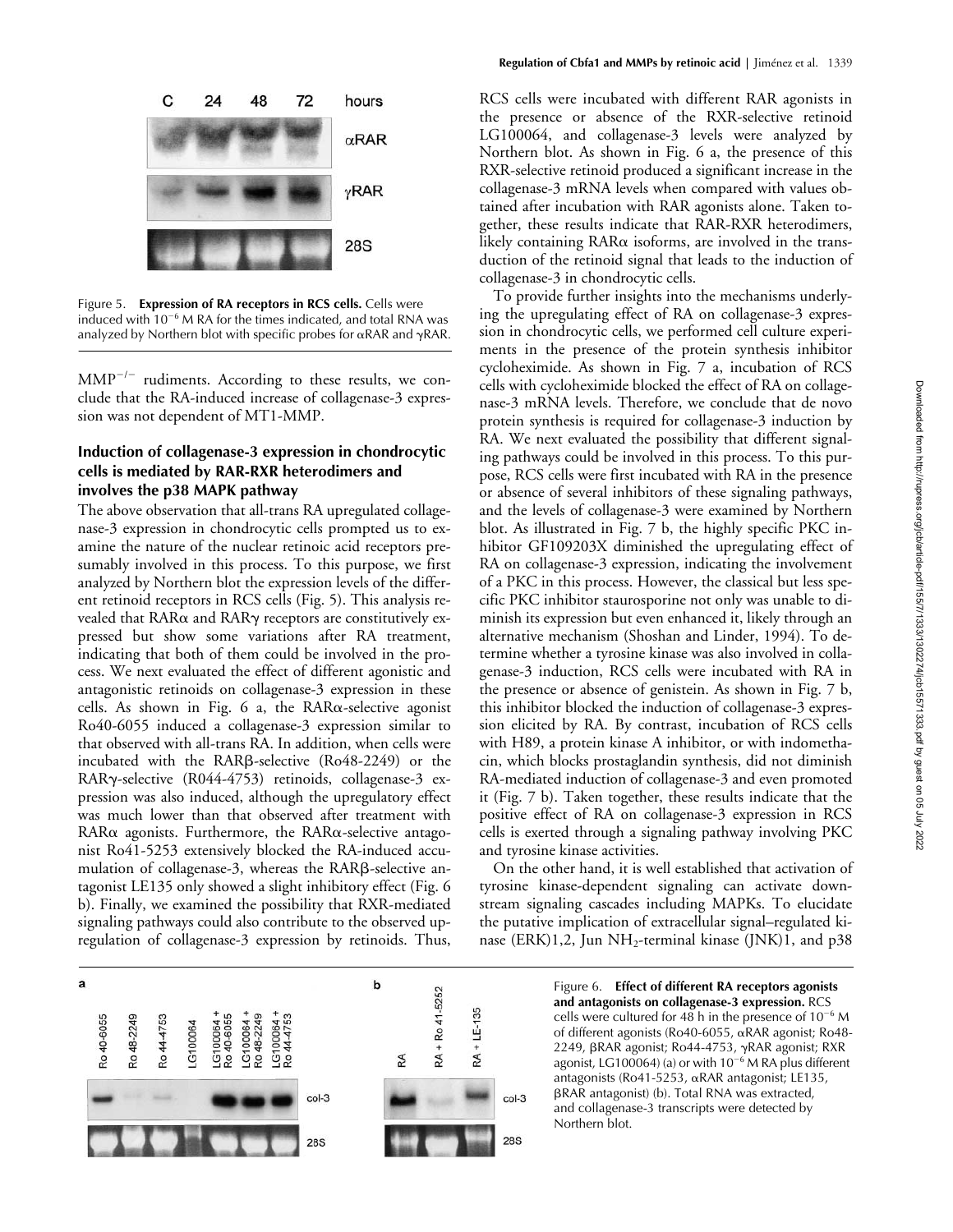

Figure 7. **Analysis of the signaling pathways involved in RA-mediated induction of collagenase-3 expression.** (a) Effect of cycloheximide (CHX)  $(0.5 \mu g/ml)$  on collagenase-3 mRNA levels induced in RCS cells treated with  $10^{-6}$  M RA for 48 h. (b) Effect of inhibitors of different intracellular signaling pathways on RA-induced collagenase-3 mRNA levels in RCS cells. Genistein (100  $\mu$ g/ml), staurosporine (2 nM), GF109203X (5  $\mu$ M), H89 (500 nM), and indomethacin (5  $\mu$ M) were added to the culture medium 1 h before induction with  $10^{-6}$  M RA. Total RNA was extracted after 48 h and analyzed by Northern blot with a collagenase-3 probe.

MAPKs pathways in mediating the RA-dependent induction of collagenase-3 expression in RCS cells, we studied the activation of these different kinases after RA treatment. As illustrated in Fig. 8 a, only p38 showed constitutive levels of activation and was appreciably activated after a 90-min RA treatment. This effect continued for at least 12 h. To test the implication of p38 in RA-elicited collagenase-3 induction, we pretreated RCS cells with the p38 inhibitor SB 203580 and then analyzed the obtained RNA after incubation with RA. As shown in Fig. 8 b, treatment of these cells with SB 203580 abolished the RA-induced expression of collagenase-3. In contrast, the ERK1,2 pathway inhibitor PD 98059 strongly augmented collagenase-3 induction by RA in RCS cells. It is remarkable that PD 98059 alone, in the absence of RA, did not elicit any inductive effect on collagenase-3 expression. We also examined if the actions of these MAPK inhibitors could be extended to other RA-induced genes such as Cbfa1 and osteocalcin. As shown in Fig. 8 b, the p38 inhibitor SB 203580 abolished the RA-induced expression of Cbfa1 and osteocalcin, whereas PD 98059 increased the RA-mediated induction of both genes. These results provide evidence that the p38 MAPK signaling pathway seems essential for expression of the different genes induced by RA in chondrocytic cells, whereas ERK1,2 MAPKs play an inhibitory role on the process.

# **Discussion**

Skeletal formation and remodeling are strictly regulated both temporally and spatially by a variety of molecules. Among these regulatory factors, retinoids have raised large interest due to their pleiotropic and profound effects in several events occurring during bone formation. Thus, RA has been implicated in limb bud development, anterior/posterior axis orientation, chondrogenesis, growth plate maturation, chondrocyte apoptosis, and matrix mineralization (Hofman and Eichele, 1994). This wide variety of RA functional roles has made difficult to identify the effector molecules involved in these different processes and to elucidate the molecular mechanisms underlying each of them. In this work, we provide evidence that collagenase-3, a potent proteolytic enzyme associ-



Figure 8. **Implication of p38 MAPK in collagenase-3 induction**  by RA. (a) RCS cells were treated with  $10^{-6}$  M RA for the times indicated. Cells were lysed, and protein extracts were analyzed by Western blot. The levels of activated ERK1/2, JNK1/2, and p38 were determined using phosphospecific antibodies for the corresponding MAPKs (p-ERK1/2, p-JNK1/2, p-p38). As controls, levels of total ERK1/2 and p38 were determined with specific antibodies. Cell lysates from HaCaT cells treated for 20 min with  $10^{-7}$  M TPA or 20 ng/ml TNF- $\alpha$  were used as positive controls for activated ERK1/2 or JNK1/2 and p38, respectively. (b) Increasing amounts of p38 inhibitor SB 203580 or ERK1/2 inhibitor PD 98059 ( $\mu$ g/ $\mu$ l) were added to the culture medium 1 h before inducing RCS cells with  $10^{-6}$  M RA. Total RNA was extracted, and collagenase-3 transcripts were detected by Northern blot. The same filter was subsequently hybridized with probes specific for Cbfa1 and osteocalcin.

ated with tumor and arthritic processes but whose expression in normal tissues is essentially restricted to bone formation, is induced by RA in chondrocytes during endochondral ossification. Likewise, MT1-MMP, a membrane-bound protease whose relevance in skeletal formation has been uncovered recently (Holmbeck et al., 1999; Zhou et al., 2000), is also induced by RA in chondrocytic cells. Interestingly, the production of these MMPs is concomitant with the development of an RA-induced osteogenic differentiation program mediated by Cbfa1. Finally, we demonstrate that these effects require the participation of a signaling pathway involving the activity of p38 MAPK.

According to in situ hybridization, Northern blot, and Western blot analysis, RA is a potent inducer of collage-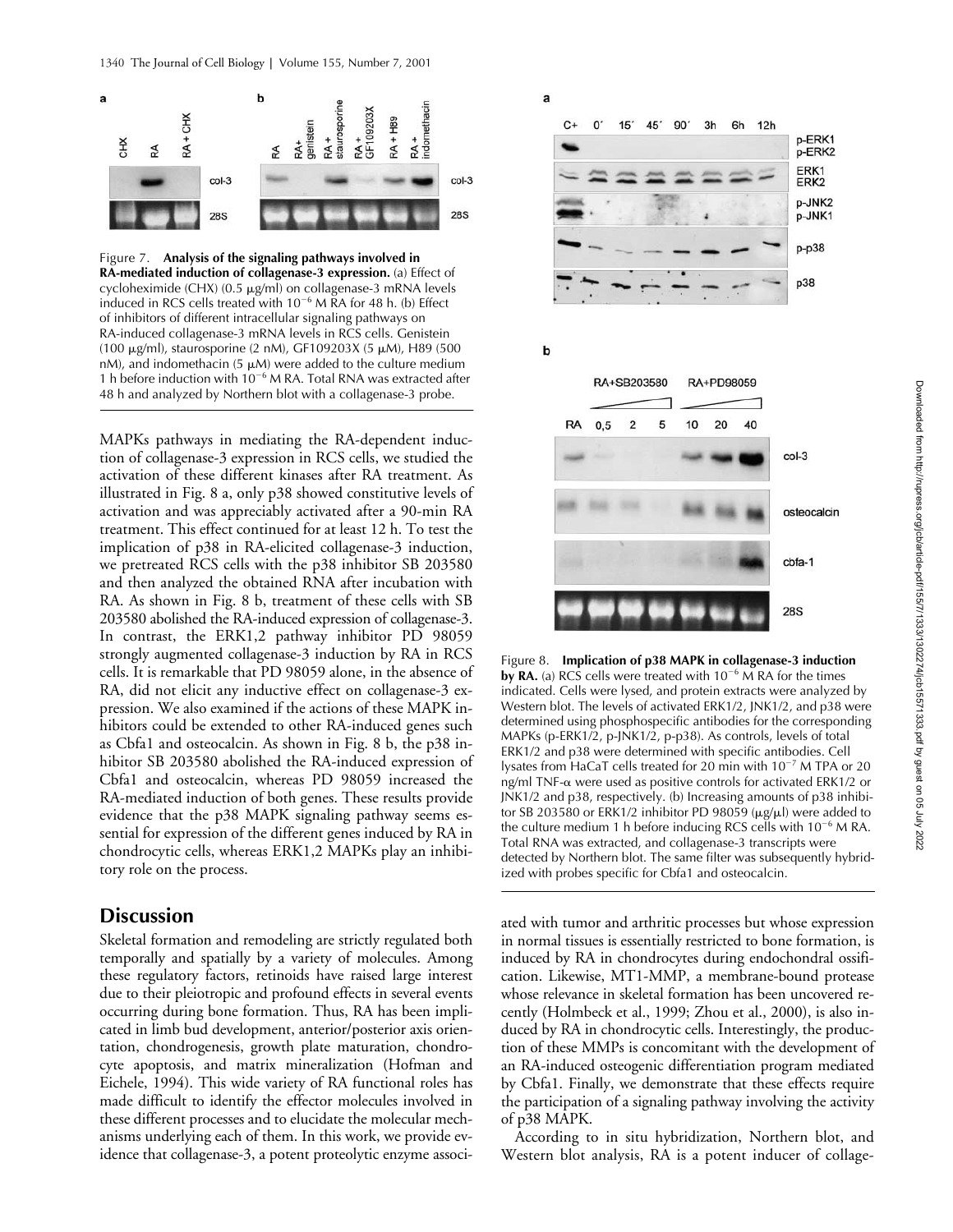nase-3 expression in cartilage rudiment cultures, primary chondrocyte cultures, and chondrosarcoma cells. This effect is time and dose dependent, requires protein synthesis, and is mediated by RAR-RXR heterodimers, likely involving  $RAR\alpha$  isoforms. The finding of an upregulatory effect of  $RA$ on the production of proteolytic enzymes like MT1-MMP and collagenase-3 confirms and extends previous observations indicating that different MMPs can be induced by retinoids in human, murine, and avian cells (Ballock et al., 1994; Connolly et al., 1994;Varghese et al., 1994; Guérin et al., 1997; Nie et al., 1998). However, these findings are in clear contrast with many studies demonstrating that retinoids are repressors of MMP expression (Lafyatis et al., 1990; Nicholson et al., 1990; Schüle et al., 1991; Schroen and Brinckerhoff, 1996; Benbow et al., 1999). These RAinduced inhibitory mechanisms have been proposed to be mediated mainly through interaction of RAR-RXR heterodimers with AP-1 transcription factors, which bind to the AP-1 site present in the promoter region of most MMP genes. Therefore, it is paradoxical that the collagenase-3 gene, which contains a functional AP-1 site (Pendás et al., 1997), is not repressed by RA. Some studies have reported that AP-1 sites may also mediate RA stimulatory effects (Desai and Niles, 1997); however, we have been unable to find any indication of the involvement of the AP-1 site in the RA-induced expression of the collagenase-3 gene as assessed by lack of JNK activation, induction of *fos* or *jun* genes, augmented translocation of these factors to the nucleus, or enhanced binding to the AP-1 element (unpublished data). These results indicate that sequences other than AP-1 influence the responsiveness of the collagenase-3 gene to RA. Therefore, we can conclude that regulation of MMP gene expression by retinoids is complex and markedly dependent on cell type or on available factors mediating RA effects in different normal or pathological conditions.

Previous works have reported conflicting results regarding the role of retinoids in the process of chondrocyte maturation. Thus, several studies have proposed a central role for RA in skeletal development, promoting chondrocyte terminal maturation and matrix mineralization (Iwamoto et al., 1994; Cancedda et al., 1995; Koyama et al., 1999). By contrast, other groups have reported that RA negatively regulates bone growth by inhibiting chondrocyte maturation and bone matrix synthesis (Ballock et al., 1994; De Luca et al., 2000). Our results derived from morphological studies and gene expression analysis using murine cartilage rudiments and chondrocytic cells support the possibility that RA is a signaling molecule that in cell cultures promotes an osteogenic differentiation program. This effect is attenuated in metatarsal rudiments in which RA induces the invasion of perichondrial osteogenic cells from the perichondrium into the cartilage rudiment. Consistent with previous studies (Ballock et al., 1994), RA treatment of murine chondrocytic cells induced morphological changes, resulting in more elongated and flattened cells with stellate-like shape resembling osteoblasts. Furthermore, the coordinated expression of markers such as Cbfa1, osteocalcin, MT1-MMP, and collagenase-3 may reflect defined stages of this differentiation process. Interestingly, RA-treatment of metatarsi from  $MT1-MMP^{-/-}$  mice induced collagenase-3 expression in hypertrophic-like chondrocytes but did not lead to formation of collagenase-3–positive cells with osteoblastic characteristics, suggesting that the presence of both proteases is needed for the development of this osteogenic differentiation process. Finally, the observation that RA induces the formation of a mineralized bone matrix also suggests that chondrocytes have acquired some functional capabilities necessary to act as osteoblast-like cells. Nevertheless, we must consider the possibility that the addition of relatively high concentrations of RA may lead to a series of phenotypic changes that do not reflect a true osteogenic differentiation of hypertrophic chondrocytes. However, it is remarkable that concentrations as low as  $10^{-8}$  M RA, which fall within physiological levels (Gentili et al., 1993), still have an upregulatory effect on MMP expression in metatarsal rudiments. Therefore, it is tempting to speculate that endogenous retinoids may trigger the regulatory cascade described in this work, leading to induction of MT1-MMP and collagenase-3 that in turn may play a direct role in replacement of cartilage by bone during development.

The induction of MMPs by RA is a transient event. The lag between the initiation of treatment and the expression of MMPs together with the observation that the effect of RA on collagenase-3 production is dependent of de novo synthesis of proteins indicate that the induction of an intermediate factor may be involved in this process. An interesting possibility is that Cbfa1, a key regulator of osteoblast differentiation and function (Karsenty, 1999), may act as this intermediate factor. Several experimental findings provide support to this proposal. Thus, we have shown that Cbfa1 expression in RCS cells is also strongly upregulated by RA in a time-dependent manner. We have also found that Cbfa1 is necessary for collagenase-3 expression as assessed by the lack of expression of this gene in both untreated and RA-treated metatarsal rudiments obtained from Cbfa1-null mice. Furthermore, recent in vivo and in vitro studies have demonstrated that Cbfa1 is essential for controlling transcriptional activation of genes encoding osteoblastic proteins through binding to Cbfa functional elements present in these genes (Ducy et al., 1997; Jiménez et al., 1999). Finally, we have also observed the presence of putative Cbfa elements in the MT1-MMP promoter, which is also induced by RA in these cells (Fig. 2; unpublished data). Assuming that this differentiation process triggered by RA is mediated by Cbfa1 and leads to the induction of MMPs, we can speculate about the potential role of these proteolytic enzymes during bone development. Thus, the wide substrate specificity of collagenase-3 could facilitate the degradation of different matrix components of the bone anlagen in order to initiate the formation of mature bone. In addition, collagenase-3 in collaboration with other MMPs (Engsig et al., 2000) may regulate the availability of bone growth factors sequestered as inactive molecules in the matrix or blocked by interaction with their binding proteins. Finally, collagenase-3 could facilitate the matrix invasive processes occurring after cartilage calcification in a manner similar to that proposed for MMPs during tumor invasion (MacDougall and Matrisian, 1995). On the other hand, the importance of MT1- MMP for bone formation seems clear if we consider that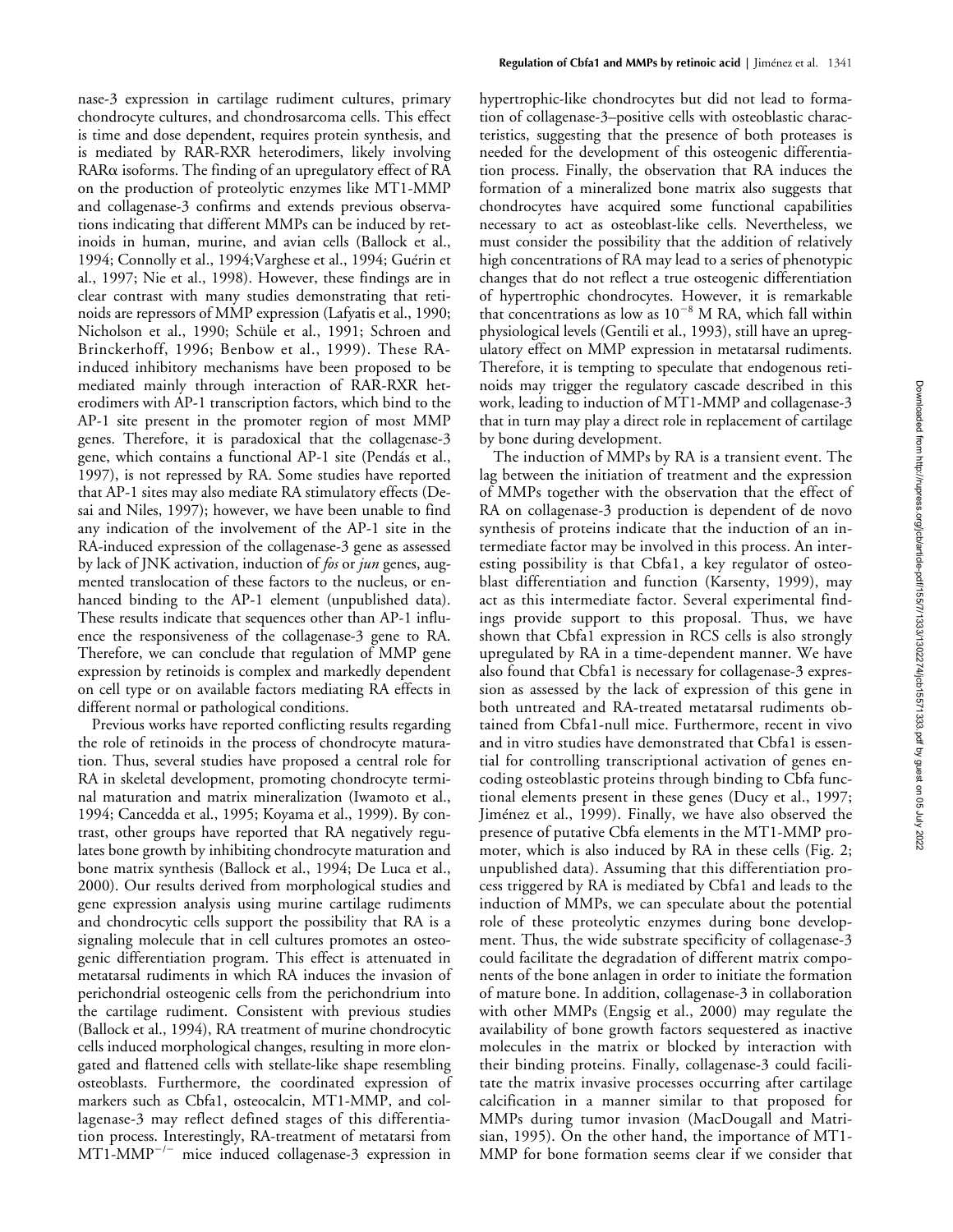mice deficient in this protease exhibit severe skeletal abnormalities that lead to the early death of these mutant animals (Holmbeck et al., 1999; Zhou et al., 2000). It has been proposed that inadequate collagen turnover and defects in angiogenesis underlie the observed phenotype, although the possibility that impaired collagenase-3 activation could be responsible at least in part of the observed phenotype cannot be ruled out. Nevertheless, and contrary to the case of Cbfa1, MT1-MMP is not necessary for the observed RA-induced expression of collagenase-3 during bone formation as assessed by the presence of collagenase-3 transcripts in chondrocytes from metatarsal rudiments obtained from MT1-MMP–null mice.

In this work, we have also analyzed the signaling pathways mediating the effect of RA on MMP expression in chondrocytic cells. By using a series of specific inhibitors for different signaling pathways, we have found that the RA action on collagenase-3 is mediated by PKC and tyrosine kinase signal transduction pathways. The finding that a specific PKC inhibitor is effective in blocking the RA stimulatory process on collagenase-3 provides a functional link between PKC and retinoid pathways, which are generally considered to have antagonistic activities on different processes. On the other hand, the observation that induction of collagenase-3 is also dependent on tyrosine kinase activity agrees with previous findings, indicating that these kinases play an essential role in signaling pathways regulating the proteolytic activity of diverse cells (Ravanti et al., 1999b; Westermarck and Kähäri, 1999). Interestingly, we have found that two different MAPK pathways mediate opposite effects on collagenase-3 expression. In fact, inhibition of the ERK1,2 pathway results in collagenase-3 induction, indicating that these MAPKs generate an inhibitory rather than an activating signal on the production of this protease. By contrast, inhibition of the p38 MAPK pathway extensively abolishes the RA stimulatory effect on collagenase-3 expression. Similar results were obtained in the analysis of the effect of both MAPK inhibitors on Cbfa1 and osteocalcin expression. Therefore, it is likely that the balance between p38 and ERK1,2 MAPK pathways will finally determine if these genes are expressed or not. Identification of p38 MAPK as an essential signaling pathway in the induction of Cbfa1, osteocalcin, and collagenase-3 suggests that this pathway might be important during osteogenic differentiation processes. It is also of interest that p38 MAPK has been proposed to play a crucial role in the invasive phenotype of transformed keratinocytes (Johansson et al., 2000). The finding that collagenase-3 expression is suppressed by p38 MAPK inhibitors in bone-forming cells supports the proposal that this protease may facilitate some of the invasive processes that take place during bone formation and remodeling.

A final consideration makes reference to the potential relevance of the present results in the context of the therapeutic use of retinoids in several pathological conditions (Lippman et al., 1995). Retinoids have been proven to be effective in treating hyperproliferative and inflammatory diseases, skin pathologies, and cancer. Because it is generally accepted that retinoids inhibit MMPs, it was anticipated that these enzymes, which play important roles in these pathologies,

could be efficiently targeted by retinoid-based treatments. However, the finding that these compounds have a paradoxical effect on other MMPs like collagenase-3 and MT1- MMP may represent a limitation for the therapeutic use of retinoids in those pathological conditions, including malignant tumors, with ability to produce these proteases. The design and synthesis of novel dissociating retinoids, which are devoid of transactivation properties (Chen et al., 1995), could allow an efficient treatment of these diseases without the undesired properties derived from the induction of factors such as MMPs.

# **Materials and methods**

## **Materials**

All media and supplements for cell culture were obtained from GIBCO BRL. All-trans RA was from Sigma-Aldrich. Ro40-6055, Ro40-6973, Ro41- 5253, Ro46-5471, Ro48-2249, Ro44-4753, and Ro40-8757 were from F. Hoffmann-La Roche Ltd. RXR-retinoid LG100064 was a gift from Dr. U. Reichert (Galderma, Valbonne, France). TNF-a, TPA, cycloheximide, staurosporine, genistein, and indomethacin were from Sigma-Aldrich. H-89 was from Calbiochem.

## **DNA probes**

The collagenase-3 probe was a 2.1-kbp fragment generated by RT-PCR from mouse embryo RNA and corresponding to cDNA positions 334–2,473 (sequence data available from GenBank/EMBL/DDBJ under accession no. X66473). The MT1-MMP probe was a 640-bp PCR fragment from positions 1,060–1,700 in the human cDNA sequence (sequence data available from GenBank/EMBL/DDBJ under accession no. D26512). The gelatinase A probe was a 2.8-kbp EcoRI fragment containing the full-length cDNA for mouse gelatinase A (sequence data available from GenBank/EMBL/DDBJ under accession no. M84324). Type II collagen probe was a 550-bp PstI fragment cloned in PGEM 3Zf vector kindly provided by Dr. Y. Yamada (National Institute of Dental and Craniofacial Research, Bethesda, MD). Type X collagen probe was a 650-bp HindIII fragment of the mouse type X collagen gene (Apte et al., 1992). Cbfa1 probe was a 1.7-kbp EcoRI fragment from plasmid pCMV-Osf2/Cbfa1 (Ducy et al., 1997) kindly provided by Dr. G. Karsenty (M.D. Anderson Cancer Center, Houston, TX). Osteocalcin probe was a 209-bp fragment generated by RT-PCR from mouse embryo RNA and corresponding to cDNA positions 59–267 (sequence data available from GenBank/EMBL/DDBJ under accession no. X04142).

## **Embryonic metatarsal rudiment organ cultures**

The three central metatarsal rudiments were isolated from 15.5-d-postcoitum wild-type, Cbfa1<sup>-/-</sup>, and MT1-MMP<sup>-/-</sup> mouse embryos. The generation of Cbfa1 and MT1-MMP–deficient mice has been described previously (Komori et al., 1997; Holmbeck et al., 1999). Isolated rudiments were cultured in 1 ml of medium containing MEM (GIBCO BRL) supplemented with 0.05 mg/ml ascorbic acid, 0.3 mg/ml L-glutamine, 0.05 mg/ml gentamicin, 1 mM glycerophosphate, and 0.2% BSA. Explants were grown at 37°C in a humidified 5%  $CO<sub>2</sub>$  incubator. Retinoids were added to cultures 12–14 h after dissection. Medium was changed on the third day of culture. Metatarsal length was calculated at 24 h, 3 d, and 7 d of treatment by using a Nikon microscope equipped with a micrometric eyepiece. Data are shown as the mean  $\pm$  SD. For statistical analysis, data were compared among the different groups using a oneway analysis of variance followed by Student-Newman *t* test. Metatarsal rudiments were fixed overnight at  $4^{\circ}$ C in fresh  $4\%$  paraformaldehyde and then processed according to two different protocols. Half of them were dehydrated with a graded series of acetone and embedded in Durkupan-ACM (Sigma-Aldrich). 1-µm-thick sections were obtained on a Reicher Ultracut E ultramicrotome and stained with toluidine blue for structural studies and with von Kossa staining for mineralization. The remaining metatarsal rudiments were decalcified in 1 mM Tris, pH 7.5, and 10% EDTA at 4°C for 2 h, dehydrated in ethanol, and embedded in paraffin.  $5$ - $\mu$ m-thick sections were used for cytochemical detection of proteoglycans and for in situ hybridization.

## **Cell culture**

Primary chondrocytes were isolated from ribs of newborn rats. Rib cages were dissected, and the cartilage parts were cut and placed in DME sup-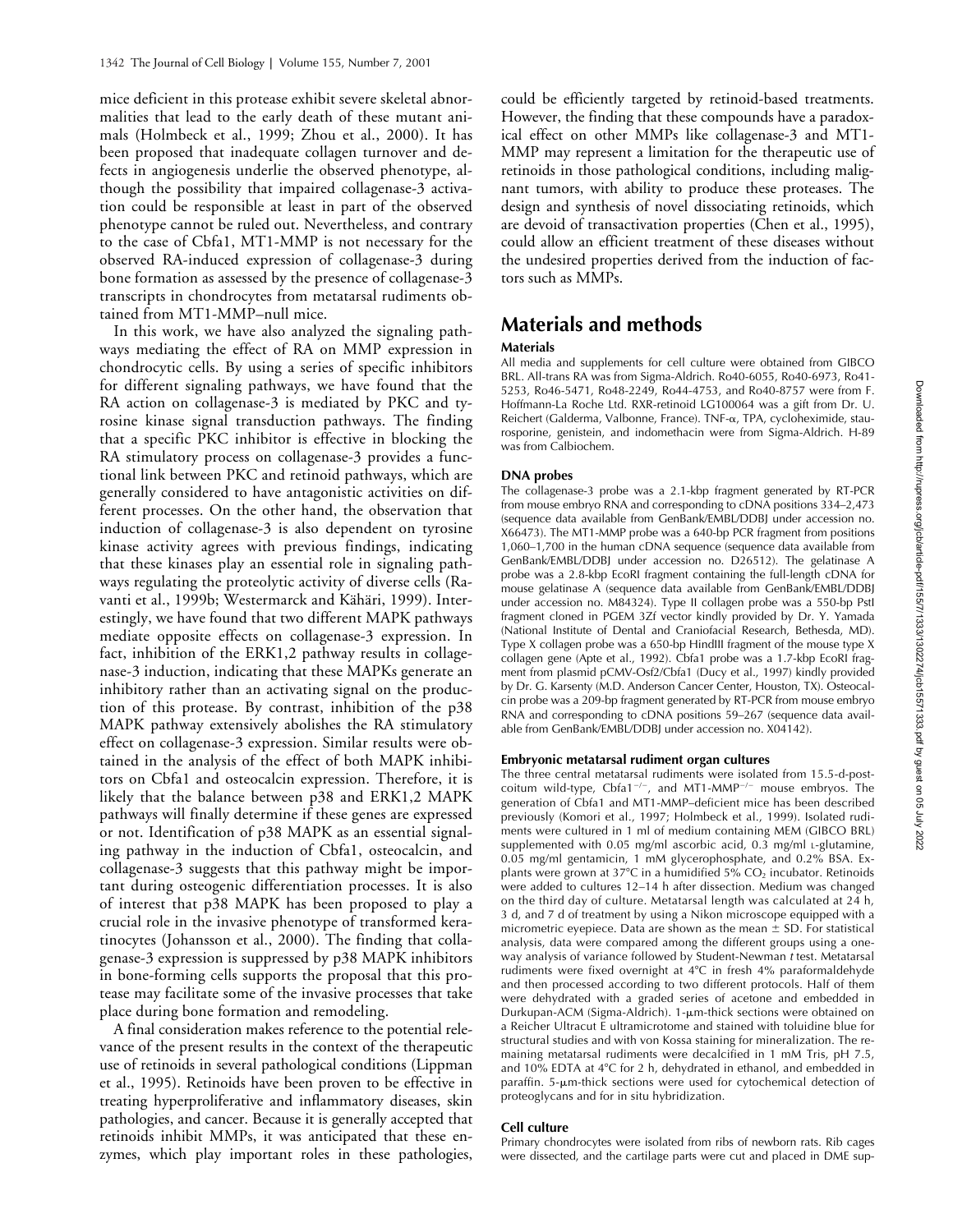plemented with 10% FCS. They were incubated with 0.05 mg proteinase K for 30 min at 37°C, washed, and treated with 1.5 mg collagenase (Type IA; Sigma-Aldrich) for 3 h at 37°C. Chondrocytes were recovered by centrifugation, filtered through a 150  $\mu$ m mesh, and plated onto Petri dishes. Cells were maintained for 3–7 d in DME supplemented with insulin-transferrinselenium (Sigma-Aldrich) and thereafter treated with RA for 1–7 d in the same medium also containing 0.05 mg/ml ascorbic acid, 0.3 mg/ml L-glutamine, 0.05 mg/ml gentamicin, and 1 mM glycerophosphate. RCS cells were provided by Dr. J.H. Kimura (Henry Ford Hospital, Detroit, MI). Cells were maintained routinely in DME supplemented with 10% FCS and  $100 \mu$ g/ml gentamicin. To test the effect of retinoids, cells were plated and allowed to adhere for 24 h in DME containing 10% FCS. Afterwards, the serum concentration was reduced to 2%, and retinoids were added at different concentrations. Media were changed every 2 d.

### **Cytochemistry**

Mineralization was detected by von Kossa staining. After fixation in 4% paraformaldehyde in PBS for 30 min, cells were treated with 1% AgNO<sub>3</sub> for 60 min at room temperature and fixed with 5% sodium hyposulfite. Proteoglycan deposition in cell cultures was analyzed by Alcian blue staining.

## **In situ hybridization**

Experiments were basically performed as reported previously (Alvarez et al., 2000). Hybridization with collagenase-3, Cbfa1, and osteocalcin probes was performed at 58°C for 16 h in a humid chamber with 400 ng/ ml of DIG-labeled probe diluted in the same solution used for prehybridization. Parallel sections were hybridized with a labeled sense riboprobe and used as negative controls.

#### **Northern blot analysis**

Cells were treated with retinoids or different agonists at the concentrations and for the times indicated. Before RNA extraction, cells were pretreated with 1 mg/ml hyaluronidase and 0.15 mg/ml trypsin-EDTA for 2 min at room temperature. Total RNA isolated from the cells was separated by electrophoresis in 1% agarose gels, blotted onto nylon membranes, and hybridized as described previously (Jiménez et al., 1999).

### **Western blot analysis**

Conditioned media were obtained after incubation of cells with the corresponding agents. Proteins from conditioned media were precipitated in 5% trichloroacetic acid, separated by SDS-PAGE, and transferred to nitrocellulose membranes. For detection of collagenase-3, membranes were incubated with a 1:5,000 dilution of monoclonal antibody 141-15A12 (Fuji Chemicals), washed, and then incubated with a goat anti–mouse IgG antisera conjugated to HRP. Finally, the membranes were washed and developed with an HRP chemiluminescence detection reagent (ECL system; Amersham Pharmacia Biotech).

## **Determination of MAPK activation**

Cells treated with the corresponding agonists were lysed in sample buffer (62.5 mM Tris-HCl, pH 6.8, 2% SDS, 10% glycerol, 50 mM DTT, and 0.1% bromophenol blue), heated at 95°C for 10 min, fractionated in 10% SDS-PAGE, and transferred to nylon membranes. Immunodetection of JNK/stress-activated protein kinase, ERK 1,2, and p38 MAPK was performed as described by the antibody supplier (New England Biolabs, Inc.) and developed with the ECL system.

We thank Drs. G. Karsenty, U. Reichert, Y. Yamada, S. Apte, and J.H. Kimura for kindly providing plasmids and cells, Drs. A. Fueyo and J.A. Uría for generous help, Drs. R. Serra, S. Krane, and A. Muñoz for strong support and helpful comments, and S. Alvarez, F.J. Rodriguez, and C. Garabaya for excellent technical assistance.

This work was supported by grant 1FD97-0214 from Plan Feder-Spain. The Instituto Universitario de Oncología is supported by Obra Social Cajastur-Asturias.

Submitted: 27 June 2001 Revised: 24 October 2001 Accepted: 29 October 2001

# **References**

Alvarez, J., M. Balbín, F. Santos, M. Fernández, S. Ferrando, and J.M. López. 2000. Different bone growth rates are associated with changes in the expression pattern of types II and X collagens and collagenase 3 in proximal growth plates of the rat tibia. *J. Bone Min. Res.* 15:82–94.

- Apte, S.S., M.F. Seldin, M. Hayashi, and B.R. Olsen. 1992. Cloning of the human and mouse type X collagen genes and mapping of the mouse type X collagen gene to chromosome 10. *Eur. J. Biochem.* 206:217–224.
- Balbín, M., A. Fueyo, J.M. López, I. Díez-Itza, G. Velasco, and C. López-Otín. 1996. Expression of collagenase-3 in the rat ovary during the ovulatory process. *J. Endocrinol.* 149:405–415.
- Balbín, M., A.M. Pendás, J.A. Uría, M.G. Jiménez, J.P. Freije, and C. López-Otín. 1999. Expression and regulation of collagenase-3 (MMP-13) in human malignant tumors. *APMIS.* 107:45–53.
- Ballock, R.T., A. Heydemann, L.M. Wakefield, K.C. Flanders, A.B. Roberts, and M.B. Sporn. 1994. Inhibition of the chondrocyte phenotype by retinoic acid involves upregulation of metalloprotease genes independent of TGF- $\beta$ . *J. Cell Physiol.* 159:340–346.
- Benbow, U., J.L. Rutter, C.H. Lowrey, and C.E. Brinckerhoff. 1999. Transcriptional repression of the human collagenase-1 (MMP-1) gene in MDA231 breast cancer cells by all-trans-retinoic acid requires distal regions of the promoter. *Br. J. Cancer.* 79:221–228.
- Cancedda, R., F. Descalzi Cancedda, and P. Castagnola. 1995. Chondrocyte differentiation. *Int. Rev. Cytol.* 159:265–358.
- Candeliere, G.A., F. Liu, and J.E. Aubin. 2001. Individual osteoblasts in the developing calvaria express different gene repertoires. *Bone.* 28:351–361.
- Chen, J.Y., S. Penco, J. Ostrowski, P. Balaguer, M. Pons, J.E. Starrett, P. Reczek, P. Chambon, and H. Gronemeyer. 1995. RAR-specific agonist/antagonists which dissociate transactivation and AP1 transrepression inhibit anchorageindependent cell proliferation. *EMBO J.* 14:1187–1197.
- Connolly, T.J., J.C. Clohisy, J.S. Shilt, K.D. Bergman, N.C. Partridge, and C.O. Quinn. 1994. Retinoic acid stimulates interstitial collagenase messenger ribonucleic acid in osteosarcoma cells. *Endocrinology.* 135:2542–2548.
- De Luca, F., J.A. Uyeda, V. Mericq, E.E. Mancilla, J.A. Yanovski, K.M. Barnes, M.H. Zile, and J. Baron. 2000. Retinoic acid is a potent regulator of growth plate chondrogenesis. *Endocrinology.* 141:346–353.
- Desai, S.H., and R.M. Niles. 1997. Characterization of retinoic acid-induced AP-1 activity in B16 mouse melanoma cells. *J. Biol. Chem.* 272:12809–12815.
- Ducy, P., R. Zhang, V. Geoffroy, A.L. Ridall, and G. Karsenty. 1997. Osf2/Cbfa1: a transcriptional activator of osteoblast differentiation. *Cell.* 89:747–754.
- Dumin, J., B.D. Wilcox, I. Otterness, J.A. Melendez, C. Huang, and J.J. Jeffrey. 1998. Serotonin-mediated production of interstitial collagenase by uterine smooth muscle cells requires interleukin-1α, but not interleukin-1β. *J. Biol*. *Chem.* 273:25488–25494.
- Engsig, M.T., Q.J. Chen, T.H. Vu, A.C. Pedersen, B. Therkidsen, L.R. Lund, K. Henriksen, T. Lenhard, N.T. Foged, Z. Werb, and J.M. Delaissé. 2000. Matrix metalloproteinase 9 and vascular endothelial growth factor are essential for osteoclast recruitment into developing long bones. *J. Cell Biol.* 151: 879–889.
- Freije, J.P., I. Díez-Itza, M. Balbín, L.M. Sánchez, R. Blasco, J. Tolivia, and C. López-Otín. 1994. Molecular cloning and expression of collagenase-3, a novel human matrix metalloproteinase produced by breast carcinomas. *J. Biol. Chem.* 269:16766–16773.
- Gentili, C., P. Bianco, M. Neri, M. Malpeli, G. Campanile, P. Castagnola, and R. Cancedda. 1993. Cell proliferation, extracellular matrix mineralization, and ovotransferrin transient expression during in vitro differentiation of chick hypertrophic chondrocytes into osteoblast-like cells. *J. Cell Biol.* 122:703– 712.
- Guérin, E., M.G. Ludwig, P. Basset, and P. Anglard. 1997. Stromelysin-3 induction and interstitial collagenase repression by retinoic acid. Therapeutical implication of receptor-selective retinoids dissociating transactivation and AP-1-mediated transrepression. *J. Biol. Chem.* 272:11088–11095.
- Hofman, C., and G. Eichele. 1994. Retinoids in development. *In* The Retinoids. 2nd ed. M.B. Sporn, A.B. Robert, and D.S. Goodman, editors. Raven Press, New York. 387–442.
- Holmbeck, K., P. Bianco, J. Caterina, S. Yamada, M. Kromer, S.A. Kuznetsov, M. Mankani, P.G. Robey, A.R. Poole, I. Pidoux, et al. 1999. MT1-MMP-deficient mice develop dwarfism, osteopenia, arthritis, and connective tissue disease due to inadequate collagen turnover. *Cell.* 99:1–20.
- Iwamoto, M., K. Yagami, I.M. Shapiro, P.S. Leboy, S.L. Adams, and M. Pacifici. 1994. Retinoic acid is a major regulator of chondrocyte maturation and matrix mineralization. *Microsc. Res. Tech.* 28:483–491.
- Jiménez, M.J., M. Balbín, J.M. López, J. Alvarez, T. Komori, and C. López-Otín. 1999. Collagenase 3 is a target of Cbfa1, a transcription factor of the runt gene family involved in bone formation. *Mol. Cell. Biol.* 19:4431–4442.
- Johansson, N., R. Ala-Aho, V. Uitto, R. Grénman, N.E. Fusenig, C. López-Otín,